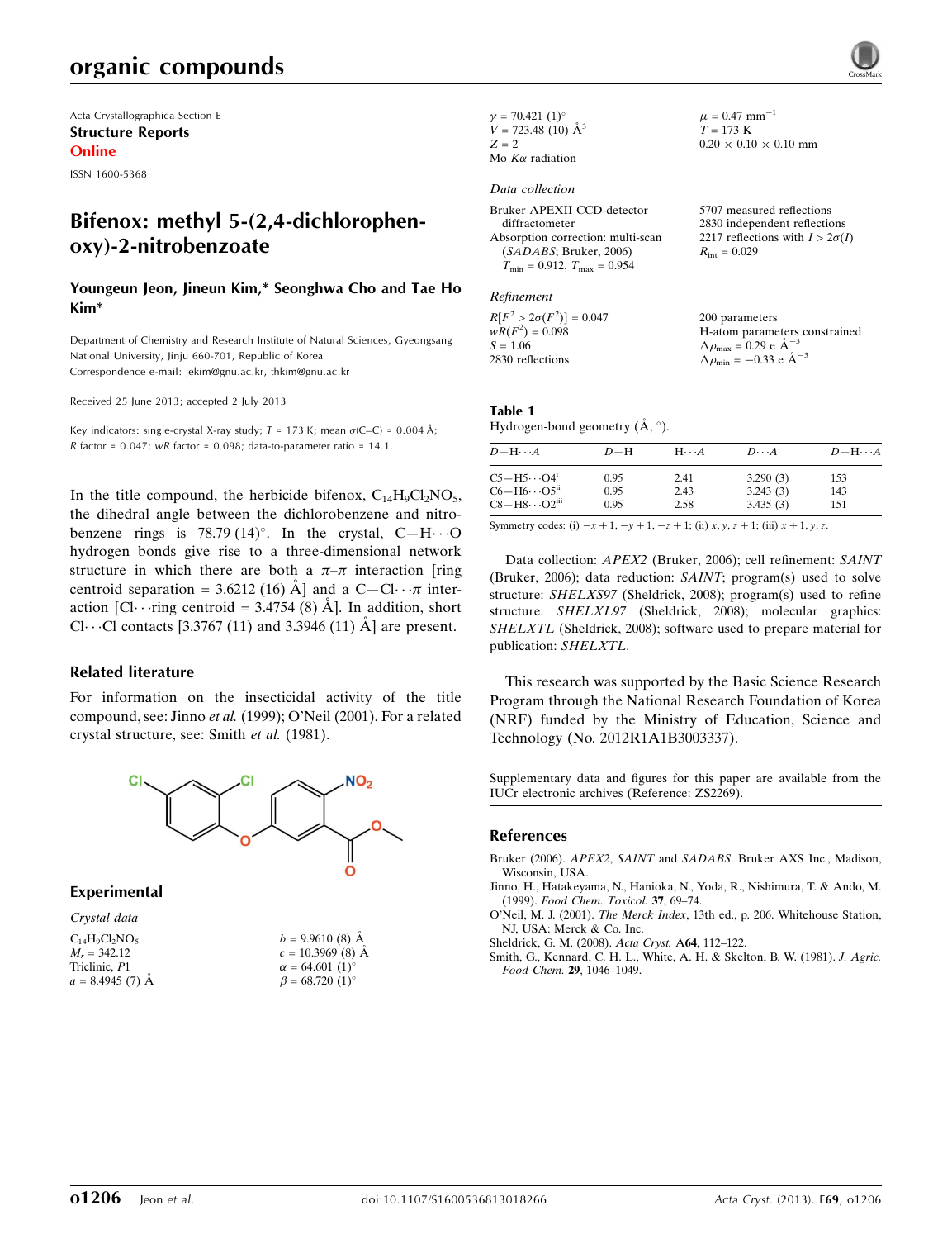# **supporting information**

*Acta Cryst.* (2013). E**69**, o1206 [doi:10.1107/S1600536813018266]

# **Bifenox: methyl 5-(2,4-dichlorophenoxy)-2-nitrobenzoate**

### **Youngeun Jeon, Jineun Kim, Seonghwa Cho and Tae Ho Kim**

### **S1. Comment**

The title compound bifenox,  $C_{14}H_9C_2NO_5$ , is commonly used as a photobleaching herbicide for the control of many types of weeds (Jinno *et al.*, 1999; O′Neil, 2001) and its crystal structure is reported herein. In this compound (Fig. 1), the dihedral angle between the dichlorophenyl ring and the nitrobenzene ring is 78.79 (14)°. All bond lengths and bond angles are normal and comparable to those observed in a similar phenoxy herbicide structure, methyl 2-[4-(2,4-dichlorophenoxy)phenoxy]propionate (diclofop methyl) (Smith *et al.*, 1981).

In the crystal structure (Fig. 2), intermolecular C—H $\cdot\cdot\cdot$ O hydrogen bonds are observed (Table 1), giving a threedimensional network structure (Fig. 2). In this structure there are both a  $\pi-\pi$  interaction between the dichlorophenyl rings [ring centroid separation = 3.6212 (16) Å] and a C3—Cl2… $\pi$  interaction with the nitrobenzene ring [Cl2… $Cg^{iv} = 3.4754$ (8) Å]. In addition, short Cl…Cl contacts [Cl1…Cl1v, 3.3767 (11) Å and Cl2…Cl2iv3.3946 (11) Å] are present [for symmetry codes: (iv), -*x*+2, -*y*, -*z*+1 and (v), -*x*+3, -*y*, -*z*+2].

#### **S2. Experimental**

The title compound was purchased from Wako Pure Chemicals. Slow evaporation of a solution in  $CH_2Cl_2$  gave single crystals suitable for X-ray analysis.

#### **S3. Refinement**

All H-atoms were positioned geometrically and refined using a riding model with  $d(C-H) = 0.95 \text{ Å}$ ,  $U_{iso} = 1.2 U_{eq}(C)$  for  $Csp^2$ —H and d(C—H) = 0.98 Å,  $U_{\text{iso}} = 1.5U_{\text{eq}}(C)$  for CH<sub>3</sub> groups.



### **Figure 1**

The molecular structure of the title compound showing the atom numbering scheme. Displacement ellipsoids are drawn at the 50% probability level. H atoms are shown as small spheres of arbitrary radius.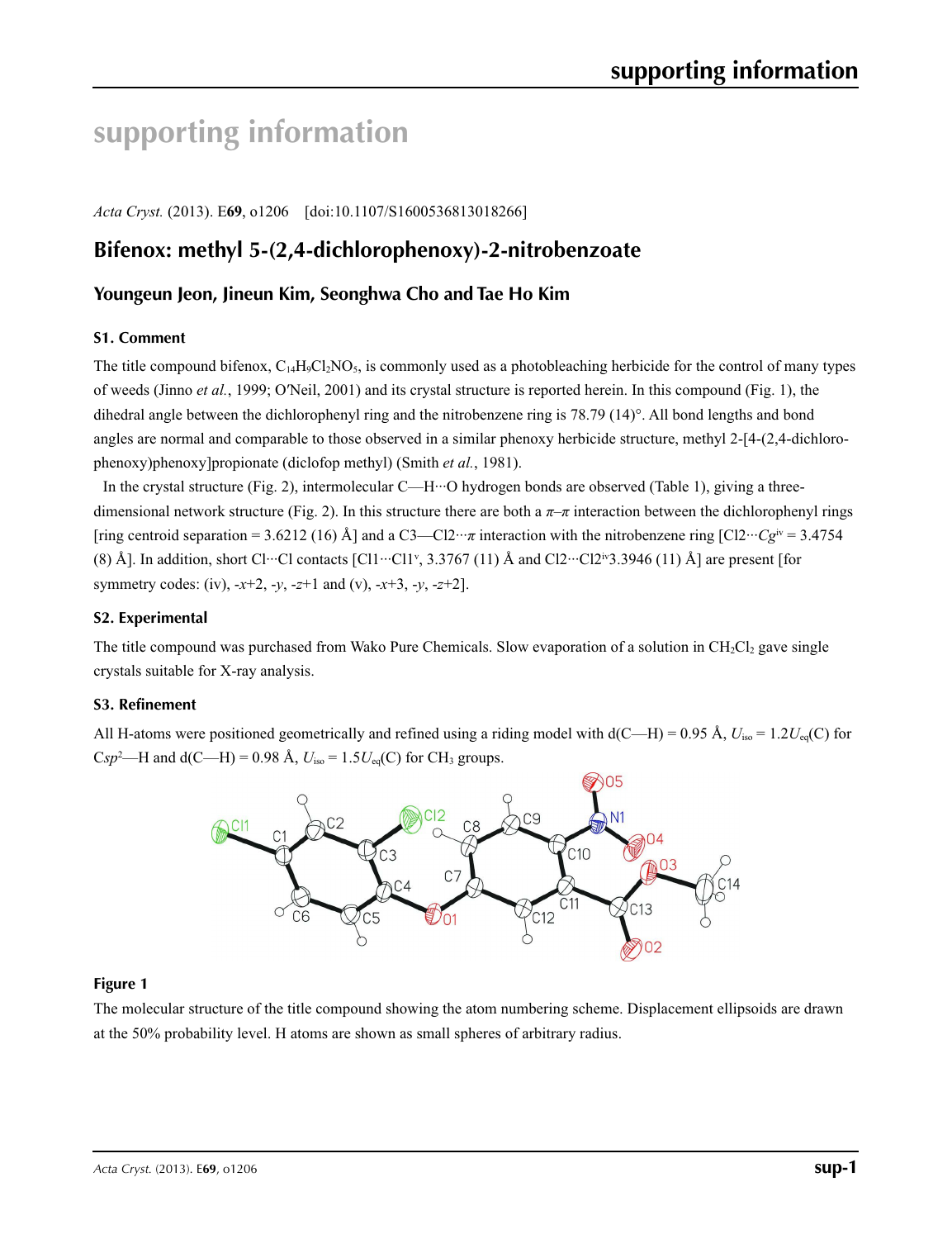

#### **Figure 2**

Crystal packing of the title compound with weak intermolecular Cl···Cl interactions and C—H···O hydrogen bonds shown as dashed lines.

### **Methyl 5-(2,4-dichlorophenoxy)-2-nitrobenzoate**

*Crystal data*

 $C_{14}H_9Cl_2NO_5$  $M_r = 342.12$ Triclinic, *P*1 Hall symbol: -P 1  $a = 8.4945(7)$  Å  $b = 9.9610(8)$  Å  $c = 10.3969$  (8) Å  $\alpha$  = 64.601 (1)<sup>o</sup>  $\beta$  = 68.720 (1)<sup>o</sup>  $\gamma$  = 70.421 (1)<sup>o</sup>  $V = 723.48$  (10)  $\AA$ <sup>3</sup>

#### *Data collection*

Bruker APEXII CCD-detector diffractometer Radiation source: fine-focus sealed tube Graphite monochromator *φ* and *ω* scans Absorption correction: multi-scan (*SADABS*; Bruker, 2006)  $T_{\text{min}} = 0.912$ ,  $T_{\text{max}} = 0.954$ 

### *Refinement*

Refinement on *F*<sup>2</sup> Least-squares matrix: full *R*[ $F^2 > 2\sigma(F^2)$ ] = 0.047  $wR(F^2) = 0.098$  $S = 1.06$ 2830 reflections

 $Z = 2$  $F(000) = 348$  $D_x = 1.570$  Mg m<sup>-3</sup> Melting point  $= 357 - 359$  K Mo *Kα* radiation,  $\lambda = 0.71073$  Å Cell parameters from 2834 reflections  $\theta$  = 2.3–27.4°  $\mu = 0.47$  mm<sup>-1</sup>  $T = 173$  K Block, colourless  $0.20 \times 0.10 \times 0.10$  mm

5707 measured reflections 2830 independent reflections 2217 reflections with  $I > 2\sigma(I)$  $R_{\text{int}} = 0.029$  $\theta_{\text{max}} = 26.0^{\circ}, \theta_{\text{min}} = 2.2^{\circ}$  $h = -10 \rightarrow 10$  $k = -12 \rightarrow 12$ *l* = −12→12

200 parameters 0 restraints Primary atom site location: structure-invariant direct methods Secondary atom site location: difference Fourier map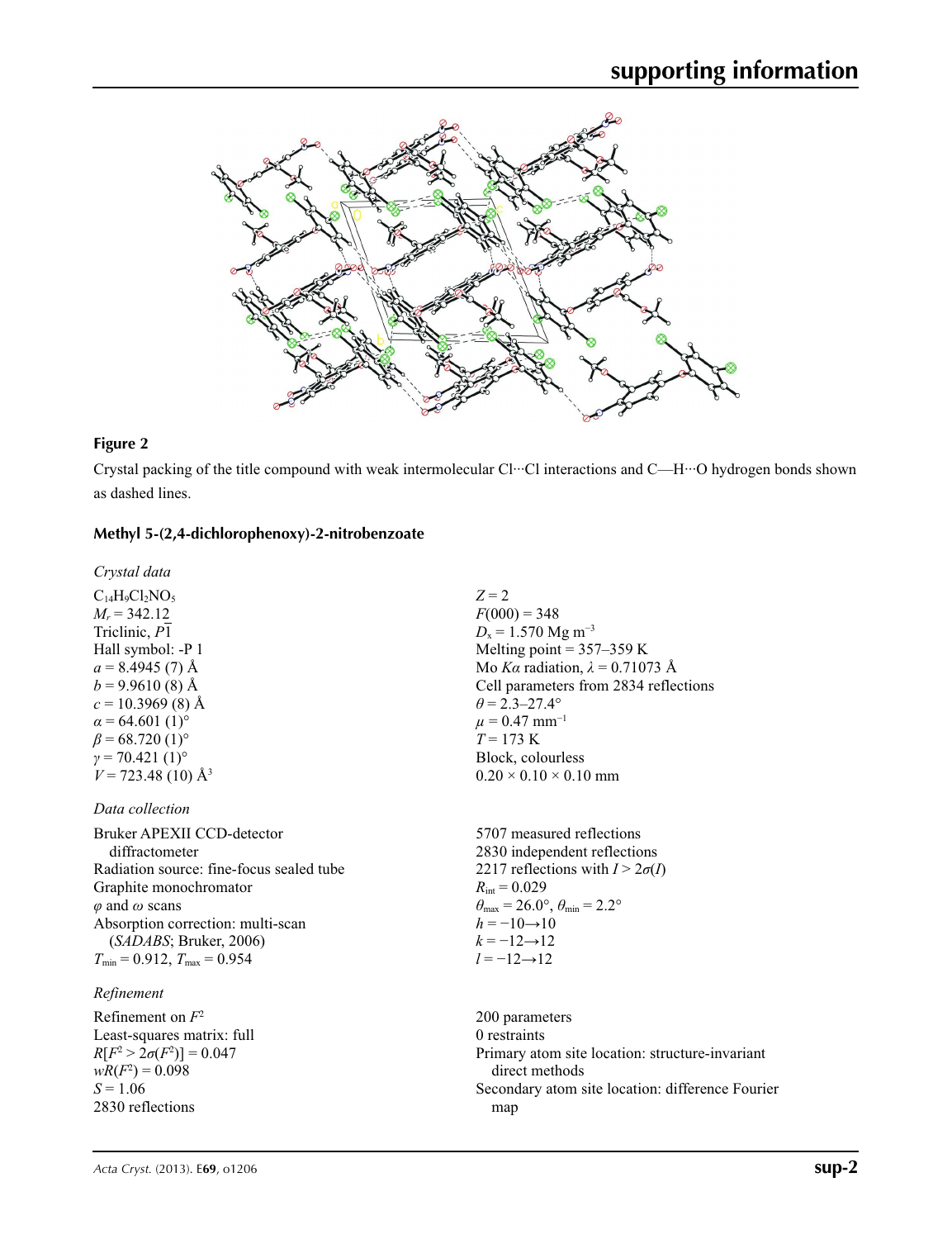| Hydrogen site location: inferred from | $w = 1/[\sigma^2(F_0^2) + (0.0274P)^2 + 0.5552P]$ |
|---------------------------------------|---------------------------------------------------|
| neighbouring sites                    | where $P = (F_o^2 + 2F_c^2)/3$                    |
| H-atom parameters constrained         | $(\Delta/\sigma)_{\text{max}}$ < 0.001            |
|                                       | $\Delta\rho_{\rm max} = 0.29 \text{ e A}^{-3}$    |
|                                       | $\Delta\rho_{\rm min} = -0.33 \text{ e A}^{-3}$   |

#### *Special details*

**Geometry**. All e.s.d.'s (except the e.s.d. in the dihedral angle between two l.s. planes) are estimated using the full covariance matrix. The cell e.s.d.'s are taken into account individually in the estimation of e.s.d.'s in distances, angles and torsion angles; correlations between e.s.d.'s in cell parameters are only used when they are defined by crystal symmetry. An approximate (isotropic) treatment of cell e.s.d.'s is used for estimating e.s.d.'s involving l.s. planes. **Refinement**. Refinement of  $F^2$  against ALL reflections. The weighted R-factor wR and goodness of fit *S* are based on  $F^2$ , conventional *R*-factors *R* are based on *F*, with *F* set to zero for negative  $F^2$ . The threshold expression of  $F^2 > \sigma(F^2)$  is used only for calculating *R*-factors(gt) *etc*. and is not relevant to the choice of reflections for refinement. *R*-factors based on *F*<sup>2</sup> are statistically about twice as large as those based on *F*, and *R*- factors based on ALL data will be even larger.

|                | $\boldsymbol{x}$ | $\mathcal{Y}$ | $\boldsymbol{Z}$ | $U_{\rm iso}*/U_{\rm eq}$ |  |
|----------------|------------------|---------------|------------------|---------------------------|--|
| C11            | 1.32195(8)       | 0.11710(8)    | 0.94482(7)       | 0.03459(19)               |  |
| Cl2            | 1.02470(9)       | $-0.03963(9)$ | 0.66832(8)       | 0.0410(2)                 |  |
| O <sub>1</sub> | 0.7224(2)        | 0.2017(2)     | 0.74018(19)      | 0.0329(5)                 |  |
| O2             | 0.2690(2)        | 0.3461(3)     | 0.4414(2)        | 0.0493(6)                 |  |
| O <sub>3</sub> | 0.4770(2)        | 0.2201(2)     | 0.3023(2)        | 0.0379(5)                 |  |
| <b>O4</b>      | 0.5339(3)        | 0.5178(3)     | 0.1364(2)        | 0.0515(6)                 |  |
| O <sub>5</sub> | 0.8081(2)        | 0.5119(2)     | 0.0585(2)        | 0.0371(5)                 |  |
| N1             | 0.6782(3)        | 0.4819(2)     | 0.1575(2)        | 0.0301(5)                 |  |
| C1             | 1.1456(3)        | 0.1440(3)     | 0.8819(3)        | 0.0256(6)                 |  |
| C2             | 1.1569(3)        | 0.0548(3)     | 0.8061(3)        | 0.0266(6)                 |  |
| H2             | 1.2589           | $-0.0193$     | 0.7880           | $0.032*$                  |  |
| C <sub>3</sub> | 1.0159(3)        | 0.0761(3)     | 0.7571(3)        | 0.0256(6)                 |  |
| C4             | 0.8694(3)        | 0.1865(3)     | 0.7802(3)        | 0.0267(6)                 |  |
| C <sub>5</sub> | 0.8603(3)        | 0.2739(3)     | 0.8570(3)        | 0.0285(6)                 |  |
| H <sub>5</sub> | 0.7588           | 0.3487        | 0.8742           | $0.034*$                  |  |
| C6             | 0.9992(3)        | 0.2526(3)     | 0.9092(3)        | 0.0281(6)                 |  |
| H <sub>6</sub> | 0.9935           | 0.3117        | 0.9627           | $0.034*$                  |  |
| C7             | 0.7221(3)        | 0.2709(3)     | 0.5937(3)        | 0.0264(6)                 |  |
| C8             | 0.8489(3)        | 0.3448(3)     | 0.4844(3)        | 0.0272(6)                 |  |
| H8             | 0.9450           | 0.3493        | 0.5076           | $0.033*$                  |  |
| C9             | 0.8337(3)        | 0.4121(3)     | 0.3410(3)        | 0.0267(6)                 |  |
| H9             | 0.9191           | 0.4638        | 0.2648           | $0.032*$                  |  |
| C10            | 0.6932(3)        | 0.4035(3)     | 0.3092(3)        | 0.0244(5)                 |  |
| C11            | 0.5659(3)        | 0.3277(3)     | 0.4177(3)        | 0.0254(6)                 |  |
| C12            | 0.5811(3)        | 0.2624(3)     | 0.5610(3)        | 0.0260(6)                 |  |
| H12            | 0.4951           | 0.2116        | 0.6375           | $0.031*$                  |  |
| C13            | 0.4188(3)        | 0.3035(3)     | 0.3881(3)        | 0.0273(6)                 |  |
| C14            | 0.3450(4)        | 0.1934(4)     | 0.2634(4)        | 0.0501(9)                 |  |
| H14A           | 0.2658           | 0.1409        | 0.3533           | $0.075*$                  |  |
| H14B           | 0.3999           | 0.1304        | 0.2013           | $0.075*$                  |  |

*Fractional atomic coordinates and isotropic or equivalent isotropic displacement parameters (Å<sup>2</sup>)*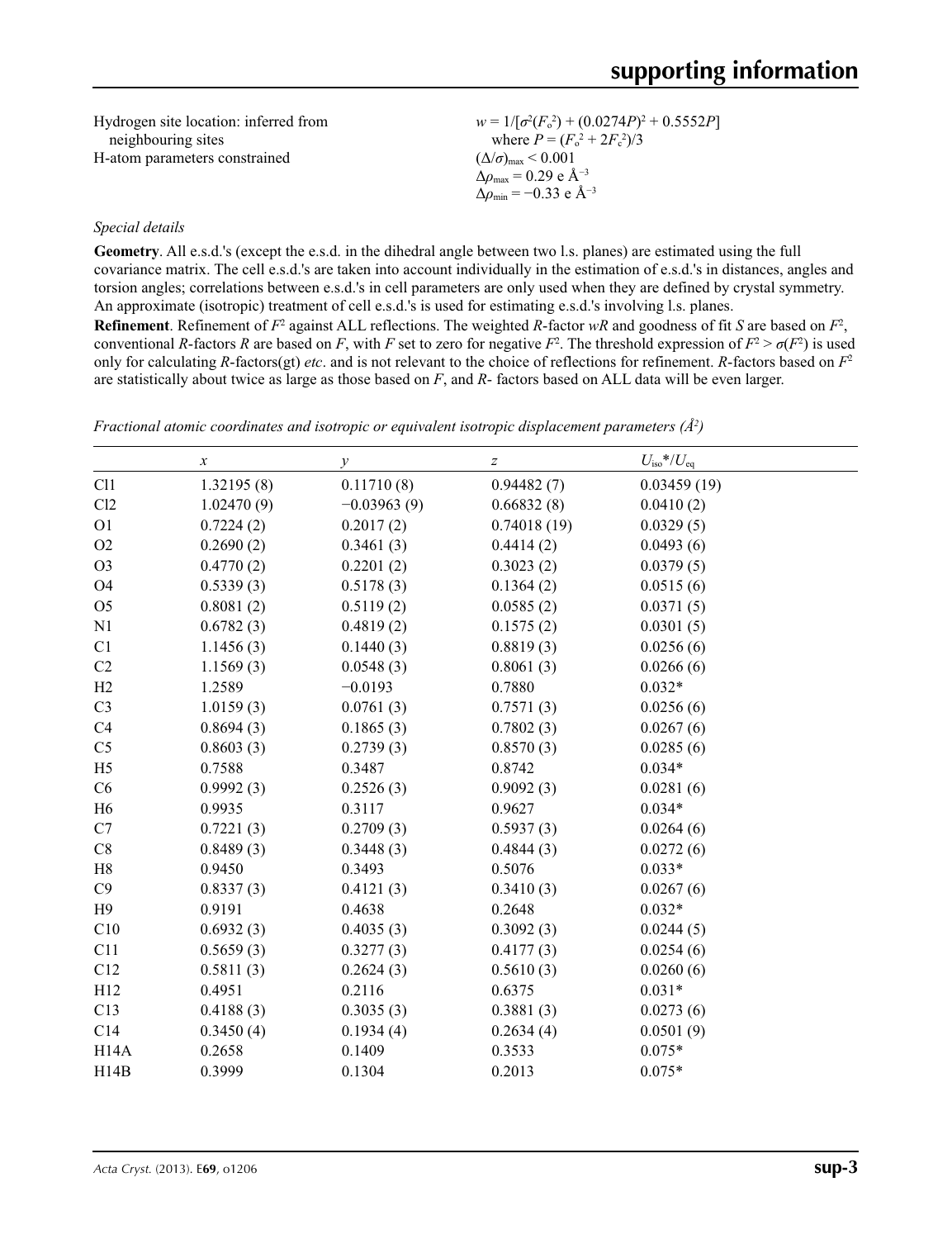# **supporting information**

| H14C           | 0.2802                                   |            | 0.2909     | 0.2093        | $0.075*$      |               |  |
|----------------|------------------------------------------|------------|------------|---------------|---------------|---------------|--|
|                | Atomic displacement parameters $(\AA^2)$ |            |            |               |               |               |  |
|                | $U^{11}$                                 | $U^{22}$   | $U^{33}$   | $U^{12}$      | $U^{13}$      | $U^{23}$      |  |
| C11            | 0.0281(3)                                | 0.0478(4)  | 0.0343(4)  | $-0.0092(3)$  | $-0.0157(3)$  | $-0.0130(3)$  |  |
| C12            | 0.0433(4)                                | 0.0470(5)  | 0.0498(5)  | $-0.0054(3)$  | $-0.0189(3)$  | $-0.0297(4)$  |  |
| O <sub>1</sub> | 0.0243(9)                                | 0.0494(12) | 0.0270(10) | $-0.0116(9)$  | $-0.0117(8)$  | $-0.0081(9)$  |  |
| O <sub>2</sub> | 0.0217(10)                               | 0.0761(16) | 0.0698(15) | $-0.0060(10)$ | $-0.0101(10)$ | $-0.0478(13)$ |  |
| O <sub>3</sub> | 0.0288(10)                               | 0.0505(13) | 0.0516(13) | $-0.0017(9)$  | $-0.0186(9)$  | $-0.0315(11)$ |  |
| O <sub>4</sub> | 0.0353(12)                               | 0.0652(15) | 0.0457(13) | $-0.0094(11)$ | $-0.0264(10)$ | 0.0000(11)    |  |
| O <sub>5</sub> | 0.0334(11)                               | 0.0450(12) | 0.0299(10) | $-0.0096(9)$  | $-0.0056(9)$  | $-0.0117(9)$  |  |
| N1             | 0.0298(12)                               | 0.0278(12) | 0.0343(13) | $-0.0021(10)$ | $-0.0161(10)$ | $-0.0090(10)$ |  |
| C1             | 0.0240(13)                               | 0.0306(14) | 0.0216(13) | $-0.0088(11)$ | $-0.0088(10)$ | $-0.0040(11)$ |  |
| C2             | 0.0234(13)                               | 0.0279(14) | 0.0264(14) | $-0.0032(11)$ | $-0.0087(11)$ | $-0.0073(11)$ |  |
| C <sub>3</sub> | 0.0269(13)                               | 0.0272(14) | 0.0245(13) | $-0.0073(11)$ | $-0.0082(11)$ | $-0.0083(11)$ |  |
| C4             | 0.0234(13)                               | 0.0334(15) | 0.0247(13) | $-0.0110(11)$ | $-0.0108(10)$ | $-0.0040(11)$ |  |
| C <sub>5</sub> | 0.0256(13)                               | 0.0281(14) | 0.0316(14) | $-0.0012(11)$ | $-0.0099(11)$ | $-0.0115(12)$ |  |
| C6             | 0.0324(14)                               | 0.0276(14) | 0.0273(14) | $-0.0085(11)$ | $-0.0081(11)$ | $-0.0106(12)$ |  |
| C7             | 0.0226(13)                               | 0.0278(14) | 0.0295(14) | $-0.0024(11)$ | $-0.0123(11)$ | $-0.0083(12)$ |  |
| C8             | 0.0231(13)                               | 0.0272(14) | 0.0355(15) | $-0.0045(11)$ | $-0.0151(11)$ | $-0.0093(12)$ |  |
| C9             | 0.0246(13)                               | 0.0230(13) | 0.0310(15) | $-0.0057(11)$ | $-0.0106(11)$ | $-0.0046(11)$ |  |
| C10            | 0.0240(13)                               | 0.0201(13) | 0.0287(14) | $-0.0009(10)$ | $-0.0115(11)$ | $-0.0074(11)$ |  |
| C11            | 0.0194(12)                               | 0.0238(13) | 0.0351(15) | $-0.0006(10)$ | $-0.0104(11)$ | $-0.0126(12)$ |  |
| C12            | 0.0215(12)                               | 0.0315(14) | 0.0267(14) | $-0.0052(11)$ | $-0.0083(11)$ | $-0.0103(12)$ |  |
| C13            | 0.0233(14)                               | 0.0287(14) | 0.0304(14) | $-0.0042(11)$ | $-0.0098(11)$ | $-0.0096(12)$ |  |
| C14            | 0.0442(18)                               | 0.063(2)   | 0.067(2)   | $-0.0051(16)$ | $-0.0316(17)$ | $-0.0349(19)$ |  |

# *Geometric parameters (Å, º)*

| $Cl1-C1$       | 1.743(2)   | $C5-C6$      | 1.389(3) |  |
|----------------|------------|--------------|----------|--|
| $Cl2-C3$       | 1.729(3)   | $C5 - H5$    | 0.9500   |  |
| $O1-C7$        | 1.377(3)   | $C6 - H6$    | 0.9500   |  |
| $O1 - C4$      | 1.397(3)   | $C7-C8$      | 1.386(3) |  |
| $O2 - C13$     | 1.198(3)   | $C7 - C12$   | 1.394(3) |  |
| $O3 - C13$     | 1.331(3)   | $C8-C9$      | 1.383(3) |  |
| $O3 - C14$     | 1.454(3)   | $C8 - H8$    | 0.9500   |  |
| $O4 - N1$      | 1.230(3)   | $C9 - C10$   | 1.386(3) |  |
| $O5 - N1$      | 1.224(3)   | $C9 - H9$    | 0.9500   |  |
| $N1 - C10$     | 1.462(3)   | $C10 - C11$  | 1.393(3) |  |
| $C1-C6$        | 1.379(4)   | $C11 - C12$  | 1.383(3) |  |
| $C1-C2$        | 1.381(4)   | $C11 - C13$  | 1.504(3) |  |
| $C2-C3$        | 1.386(3)   | $C12 - H12$  | 0.9500   |  |
| $C2-H2$        | 0.9500     | $C14 - H14A$ | 0.9800   |  |
| $C3-C4$        | 1.382(4)   | $C14 - H14B$ | 0.9800   |  |
| $C4 - C5$      | 1.381(4)   | $C14 - H14C$ | 0.9800   |  |
| $C7 - 01 - C4$ | 118.65(19) | $C8-C7-C12$  | 121.1(2) |  |
|                |            |              |          |  |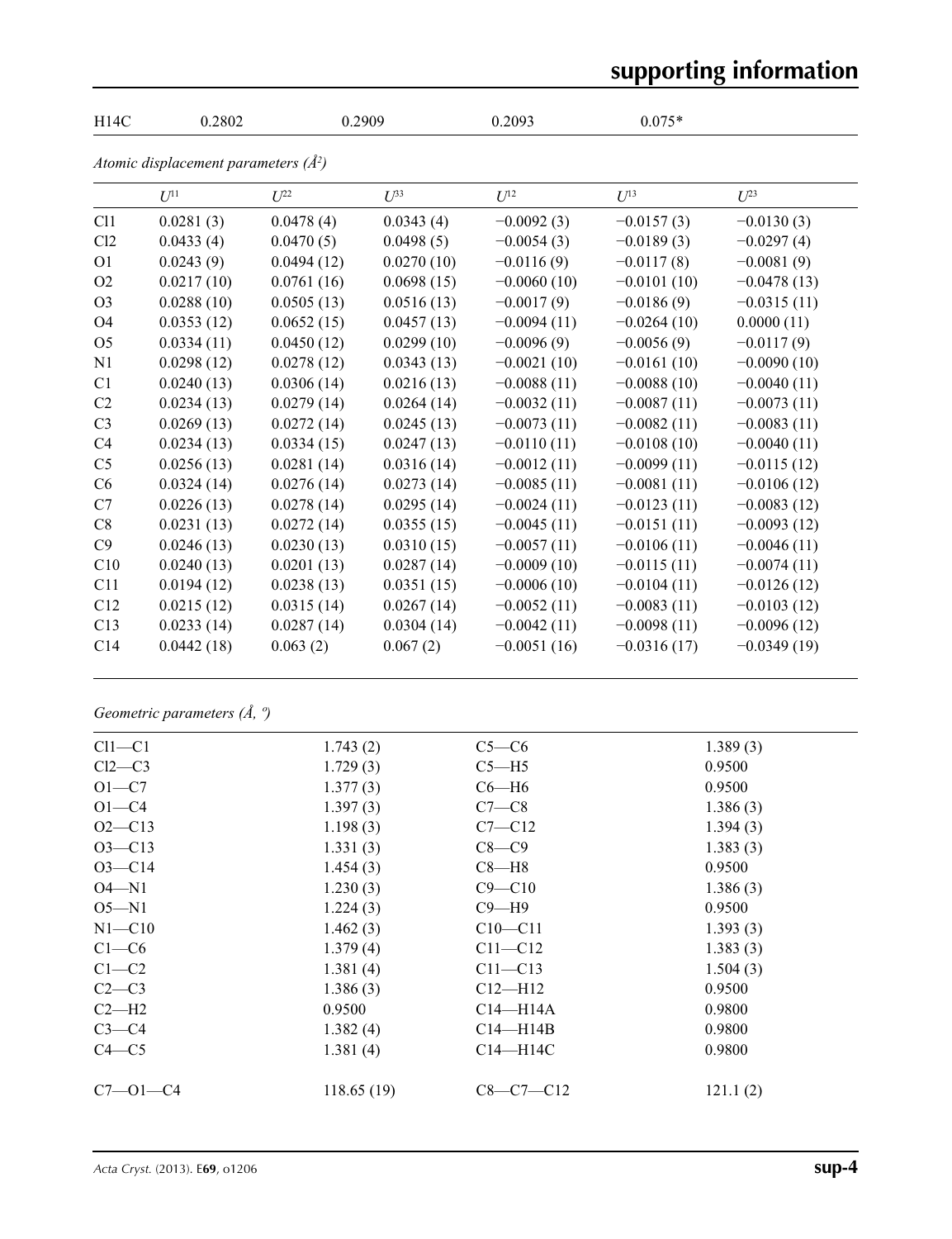| $C13 - 03 - C14$     | 115.5(2)      | $C9 - C8 - C7$         | 119.1(2)    |
|----------------------|---------------|------------------------|-------------|
| $O5 - N1 - O4$       | 123.3(2)      | $C9-C8-H8$             | 120.5       |
| $O5 - N1 - C10$      | 118.8(2)      | $C7-C8-H8$             | 120.5       |
| $O4 - N1 - C10$      | 117.9(2)      | $C8 - C9 - C10$        | 119.6(2)    |
|                      |               |                        |             |
| $C6-C1-C2$           | 121.9(2)      | $C8-C9-H9$             | 120.2       |
| $C6-C1-C11$          | 119.5(2)      | $C10-C9-H9$            | 120.2       |
| $C2-C1-C11$          | 118.61(19)    | $C9 - C10 - C11$       | 121.9(2)    |
| $C1-C2-C3$           | 118.4(2)      | $C9 - C10 - N1$        | 117.7(2)    |
| $C1-C2-H2$           | 120.8         | $C11 - C10 - N1$       | 120.3(2)    |
| $C3-C2-H2$           | 120.8         | $C12 - C11 - C10$      | 118.1(2)    |
| $C4-C3-C2$           | 120.7(2)      | $C12 - C11 - C13$      | 117.5(2)    |
| $C4-C3-C12$          | 120.33(19)    | $C10-C11-C13$          | 124.3(2)    |
| $C2 - C3 - C12$      | 118.96(19)    | $C11 - C12 - C7$       | 120.2(2)    |
| $C5-C4-C3$           | 120.0(2)      | $C11 - C12 - H12$      | 119.9       |
| $C5 - C4 - O1$       | 118.7(2)      | $C7 - C12 - H12$       | 119.9       |
| $C3 - C4 - O1$       | 121.0(2)      | $O2 - C13 - O3$        | 124.4(2)    |
| $C4-C5-C6$           | 120.1(2)      | $O2-C13-C11$           | 124.5(2)    |
| $C4-C5-H5$           | 119.9         | $O3 - C13 - C11$       | 111.0(2)    |
| $C6-C5-H5$           | 119.9         | O3-C14-H14A            | 109.5       |
| $C1-C6-C5$           | 118.8(2)      | $O3 - C14 - H14B$      | 109.5       |
| $C1-C6-H6$           | 120.6         | $H14A - C14 - H14B$    | 109.5       |
| $C5-C6-H6$           | 120.6         | O3-C14-H14C            | 109.5       |
| $O1 - C7 - C8$       | 124.2(2)      | H14A-C14-H14C          | 109.5       |
| $O1 - C7 - C12$      | 114.7(2)      | H14B-C14-H14C          | 109.5       |
|                      |               |                        |             |
| $C6-C1-C2-C3$        | $-0.2(4)$     | $C8-C9-C10-C11$        | $-0.5(4)$   |
| $Cl1-C1-C2-C3$       | 179.62(19)    | $C8-C9-C10-N1$         | 177.3(2)    |
| $C1 - C2 - C3 - C4$  | 1.6(4)        | O5-N1-C10-C9           | 21.5(3)     |
| $C1 - C2 - C3 - C12$ | $-177.51(19)$ | O4-N1-C10-C9           | $-156.8(2)$ |
| $C2-C3-C4-C5$        | $-2.1(4)$     | $O5 - N1 - C10 - C11$  | $-160.7(2)$ |
| $Cl2-C3-C4-C5$       | 177.1(2)      | $O4 - N1 - C10 - C11$  | 21.0(3)     |
| $C2-C3-C4-01$        | $-175.6(2)$   | $C9 - C10 - C11 - C12$ | 1.2(4)      |
| $Cl2-C3-C4-O1$       | 3.6(3)        | $N1 - C10 - C11 - C12$ | $-176.5(2)$ |
| $C7 - 01 - C4 - C5$  | 109.5(3)      | $C9 - C10 - C11 - C13$ | $-174.7(2)$ |
| $C7 - 01 - C4 - C3$  | $-77.0(3)$    | $N1 - C10 - C11 - C13$ | 7.6(4)      |
| $C3 - C4 - C5 - C6$  | 1.0(4)        | $C10-C11-C12-C7$       | $-1.1(4)$   |
| $O1 - C4 - C5 - C6$  | 174.6(2)      | $C13-C11-C12-C7$       | 175.1(2)    |
| $C2 - C1 - C6 - C5$  | $-0.9(4)$     | $O1 - C7 - C12 - C11$  | 180.0(2)    |
| $Cl1-C1-C6-C5$       | 179.32(19)    | $C8-C7-C12-C11$        | 0.3(4)      |
| $C4-C5-C6-C1$        | 0.5(4)        | $C14 - 03 - C13 - 02$  | 5.6(4)      |
| $C4 - 01 - C7 - C8$  | $-8.8(4)$     | $C14 - 03 - C13 - C11$ | $-178.4(2)$ |
| $C4 - 01 - C7 - C12$ | 171.5(2)      | $C12-C11-C13-02$       | 61.9(4)     |
| $O1 - C7 - C8 - C9$  | $-179.2(2)$   | $C10-C11-C13-02$       | $-122.1(3)$ |
| $C12-C7-C8-C9$       | 0.5(4)        | $C12-C11-C13-03$       | $-114.1(3)$ |
| $C7 - C8 - C9 - C10$ | $-0.4(4)$     | $C10-C11-C13-03$       | 61.9(3)     |
|                      |               |                        |             |